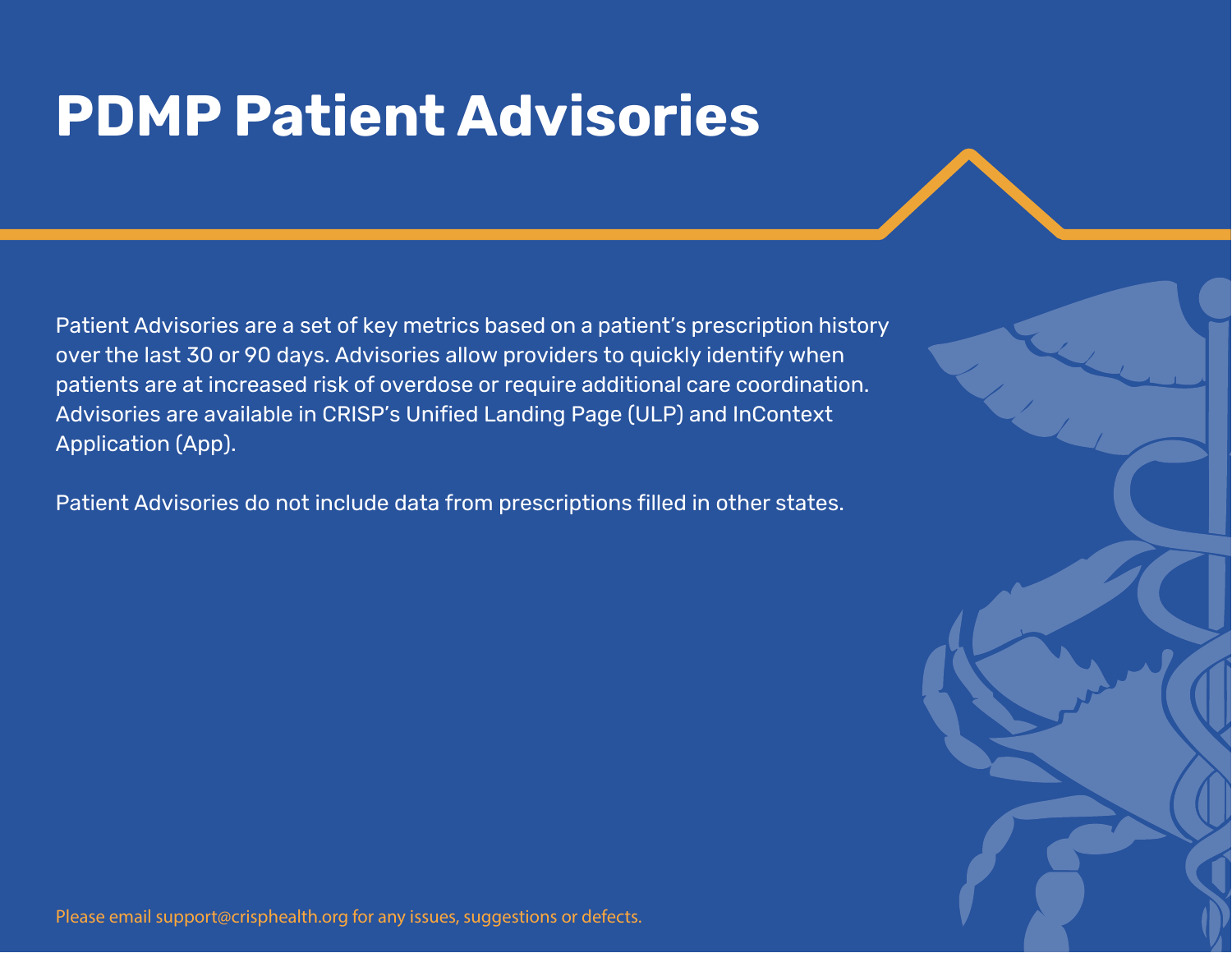## **What does each advisory mean? What does an alert indicate?**

**Average Daily MME (App) or MME (ULP):** The average MME (Morphine Milligram Equivalents) of all active opioid prescriptions per day, over the last 30 days. An alert indicates that the patient had at least one day with an average of 90 or more MMEs from all prescriptions. MME values of 90 or more may increase risk of overdose.

**Overlapping Opioids (App) or Opioid Overlap (ULP):** The number of days a patient has had more than one opioid prescription. An alert indicates when the "days supply" overlaps for 3 or more days within the past 90 days.

## **Overlapping Opioid and Benzos (App) or Opioid Benzo Overlap (ULP):**

The number of days a patient has one or more opioid prescription and one or more benzodiazepine prescription. An alert indicates when the "days supply" overlaps for 3 or more days within the past 90 days.

### **Total Prescribers/Pharmacies (App) or Presc/Pharm (ULP):**

The total number of CDS (Controlled Dangerous Substances) prescriptions received from distinct prescribers and distinct pharmacies within the past 90 days. An alert indicates that the patient has received CDS prescriptions from at least 5 different prescribers and went to at least 5 different dispensers to receive the prescriptions within the past 90 days.

Please email support@crisphealth.org for any issues, suggestions or defects.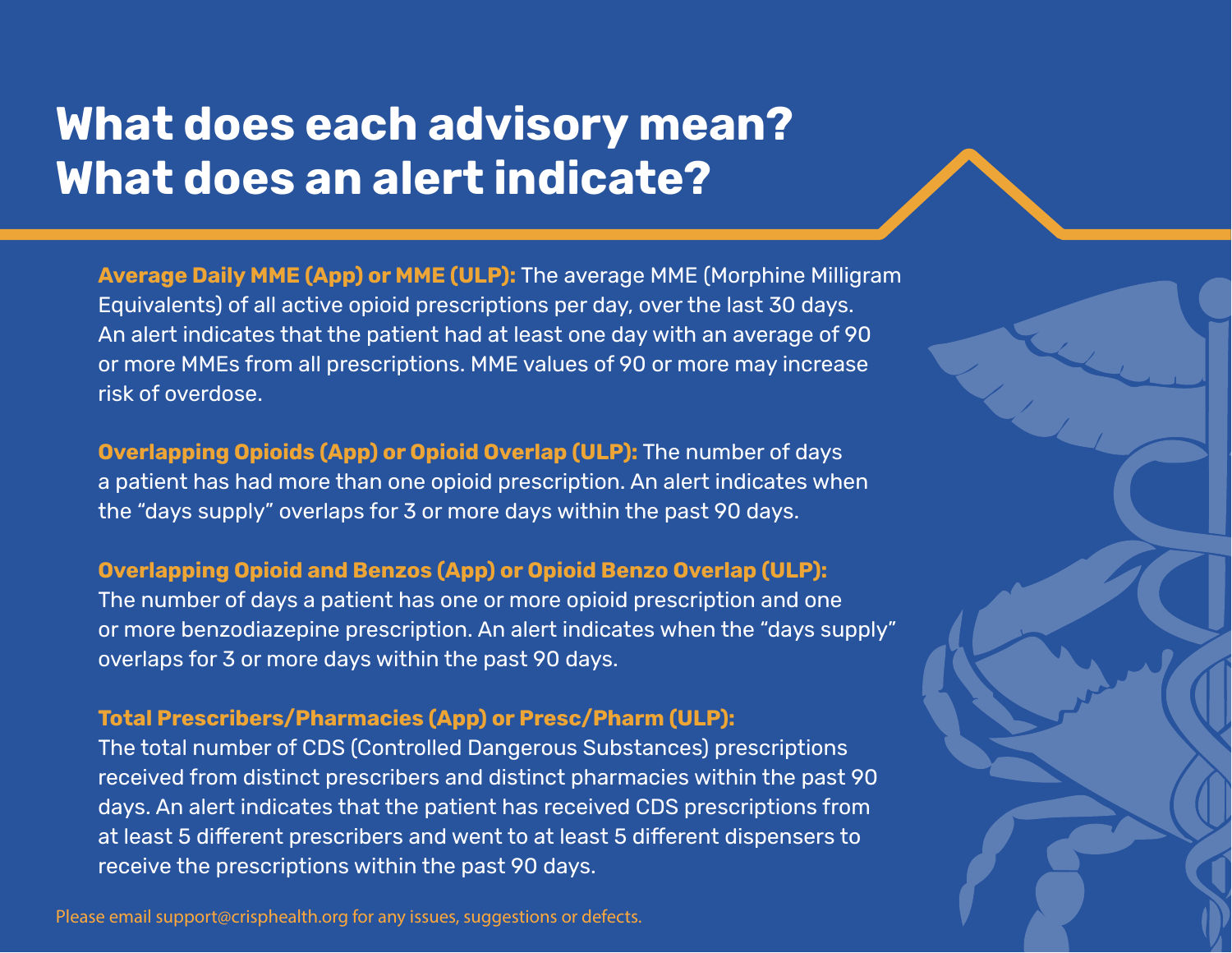To access the advisories in ULP, users can initiate a search for any patient. The screenshot below displays the results of a sample PDMP query. Note on the top left, under the title, "Prescription displays the results of a Drug Monitoring Program," there are four specific advisories. The titles for each of the advisories is abbreviated. Note that even if the search returns Interstate data, none of the Interstate data is included in the calculations for the advisories. If the data returned triggers an alert, there will be an orange circle with an "i" in the middle, which will display the definition of each advisory.

> To see the tooltip with the definition of each advisory and what an alert indicates, users can hover over the orange circle. The tooltip of each advisory, as defined above, will appear as indicated below.

| MME<br>127 <sub>0</sub> | 4/1                           | Presc / Pharm                  | Prescription Drug Monitoring Program<br><b>Opioid Overlap</b><br>24 Q | <b>Opioid Benzo Overlap</b><br>240          |                  |                                    |                      | Maryland             | - InterState (WV, VA, DE, DC, PA)<br>Disclaimer |                                     | Select a state v                      |                                         | Search                        |                     |
|-------------------------|-------------------------------|--------------------------------|-----------------------------------------------------------------------|---------------------------------------------|------------------|------------------------------------|----------------------|----------------------|-------------------------------------------------|-------------------------------------|---------------------------------------|-----------------------------------------|-------------------------------|---------------------|
| CRISP<br>10<br>v.<br>и  | <b>LAST</b><br>NAME<br>v<br>Ħ | <b>FIRST</b><br>NAME<br>v<br>и | DATE<br>BIRTH<br><b>STAR</b>                                          | <b>DRUGS</b><br><b>DISPENSED</b><br>$H - K$ | <b>DATE</b><br>v | <b>QUANTITY</b><br>DISPENSED<br>11 | DAYS<br>SUPPLY<br>v. | <b>MME/Day</b><br>n. | <b>PRESCRIBERS</b><br>(8)<br>N<br>Ħ.            | <b>DATE</b><br><b>WRITTEN</b><br>11 | <b>PHARMACIES</b><br>$(2)$<br>R<br>m. | <b>REFILLS</b><br><b>REMAINING</b><br>n | <b>PAYMENT</b><br>v<br>п<br>и | POMP<br>STATE<br>v. |
| 80004877                | INSIGHT                       | <b>TESTING</b>                 | 04/15/1975                                                            | CXYCODONE-ACETAMINOPHEN<br>10-325 MG TABS   | 09/20/2020       | 120                                | 30                   | 60                   | HID TEST PHARMACY                               | 09/10/2020                          | HID TEST PHARMACY                     | $\bullet$                               |                               | MĎ                  |
| 80004877                | INSIGHT                       | <b>TESTING</b>                 | 04/15/1975                                                            | ZUBSOLV 8.6-2.1 MG SUBL                     | 09/18/2020       | 28.                                | 14                   |                      | HID TEST PHARMACY                               | $0$ 09/18/2020                      | HID TEST PHARMACY                     | $\bullet$ $\circ$                       |                               | MD                  |
| 80004877                | INSIGHT                       | <b>TESTING</b>                 | 04/15/1975                                                            | MORPHINE SULFATE ER 15 MG<br>TBCR           | 09/18/2020       | 120                                | 30                   | 60                   |                                                 | 0<br>09/16/2020                     | HID TEST PHARMACY                     | $\bullet$ $\circ$                       |                               | MD                  |
| 80004877                | INSIGHT                       | <b>TESTING</b>                 | 04/15/1975                                                            | ZUBSOLV 8.6-2.1 MG SUBL                     | 09/18/2020       | 240                                | 30                   |                      |                                                 | 0<br>09/18/2020                     | HID TEST PHARMACY                     | $\bullet$ $\circ$                       |                               | MD                  |
| 80004877                | INSIGHT                       | <b>TESTING</b>                 | 04/15/1975                                                            | OXYCODONE-ACETAMINOPHEN<br>10-325 MG TABS   | 09/17/2020       | 120                                | 30                   | 60                   | HID TEST PHARMACY                               | $0$ 09/17/2020                      | HID TEST PHARMACY                     | $\bullet$                               |                               | MD                  |

### **Prescription Drug Monitoring Program**

| <b>MME</b><br>127 <sub>0</sub>              | $\sim$<br>Presc / Pharm<br>4/1 |                                        | . .<br>Opio<br>240                              | мрония внательностьюр<br>24 0<br>The number of days a patient has one or                                                                                                    |            |                                    |                                |              | InterState (WV, VA, DE, DC, PA)<br>Disclaimer |                                   | Select a state v                    |                                              | Search                                                           |  |
|---------------------------------------------|--------------------------------|----------------------------------------|-------------------------------------------------|-----------------------------------------------------------------------------------------------------------------------------------------------------------------------------|------------|------------------------------------|--------------------------------|--------------|-----------------------------------------------|-----------------------------------|-------------------------------------|----------------------------------------------|------------------------------------------------------------------|--|
| CRISP<br>10<br>$\overline{\mathbf{v}}$<br>Ħ | <b>LAST</b><br>NAME<br>v.<br>и | <b>FIRST</b><br>NAME<br><b>Ta</b><br>n | <b>DATE</b><br>$rac{or}{\text{max} + \epsilon}$ | more opioid prescription and one or more<br>benzodiazepine prescription. An alert<br>indicates when the days supply overlaps<br>for 3 or more days within the past 90 days. | <b>ATE</b> | <b>QUANTITY</b><br>DISPENSED<br>n. | DAYS<br>SUPPLY<br>$\mathbf{U}$ | MME/Day<br>и | <b>PRESCRIBERS</b><br>(3)<br>v<br>n           | DATE<br><b>WRITTEN</b><br>Ħ.<br>m | <b>PHARMACIES</b><br>$^{(2)}$<br>্ব | <b>REFILLS</b><br><b>REMAINING</b><br>n<br>п | <b>PAYMENT</b><br><b>POMP</b><br><b>METHOD</b><br>$\bullet$<br>л |  |
| 80004877                                    | INSIGHT                        | <b>TESTING</b>                         | 04/15/1975                                      | <b>OXYCODONE-ACETAMINOPHEN</b><br>10-325 MG TABS                                                                                                                            | 09/20/2020 | 120                                | 30                             | 60           | HID TEST PHARMACY                             | $\bullet$<br>09/10/2020           | HID TEST PHARMACY                   | $\bullet$                                    | MD                                                               |  |
| 80004877                                    | INSIGHT                        | <b>TESTING</b>                         | 04/15/1975                                      | ZUBSOLV 8.6-2.1 MG SUBL                                                                                                                                                     | 09/18/2020 | 28                                 | 14                             | O            | HID TEST PHARMACY                             | $\bullet$<br>09/18/2020           | HID TEST PHARMACY                   | $\bullet$                                    | MD                                                               |  |
| 80004877                                    | INSIGHT                        | <b>TESTING</b>                         | 04/15/1975                                      | MORPHINE SULFATE ER 15 MG<br><b>TBCR</b>                                                                                                                                    | 09/18/2020 | 120                                | 30                             | 60           |                                               | $\bullet$<br>09/16/2020           | HID TEST PHARMACY                   | $\bullet$ $\circ$                            | MD                                                               |  |
| 80004877                                    | INSIGHT                        | <b>TESTING</b>                         | 04/15/1975                                      | ZUBSOLV 8.6-2.1 MG SUBL                                                                                                                                                     | 09/18/2020 | 240                                | 30                             | $^{\circ}$   |                                               | $\bullet$<br>09/18/2020           | HID TEST PHARMACY                   | $\bullet$                                    | MD                                                               |  |
| 80004877                                    | INSIGHT                        | <b>TESTING</b>                         | 04/15/1975                                      | OXYCODONE-ACETAMINOPHEN<br>10-325 MG TABS                                                                                                                                   | 09/17/2020 | 120                                | 30                             | 60           | HID TEST PHARMACY                             | $\bullet$<br>09/17/2020           | HID TEST PHARMACY                   | $\bullet$                                    | MD                                                               |  |
| 80004877                                    | INSIGHT                        | <b>TESTING</b>                         | 04/15/1975                                      | TRAMADOL HCL 50 MG TABS                                                                                                                                                     | 09/15/2020 | 240                                | 300                            |              |                                               | $\mathbf o$<br>09/15/2020         | HID TEST PHARMACY                   | $\bullet$                                    | MD.                                                              |  |